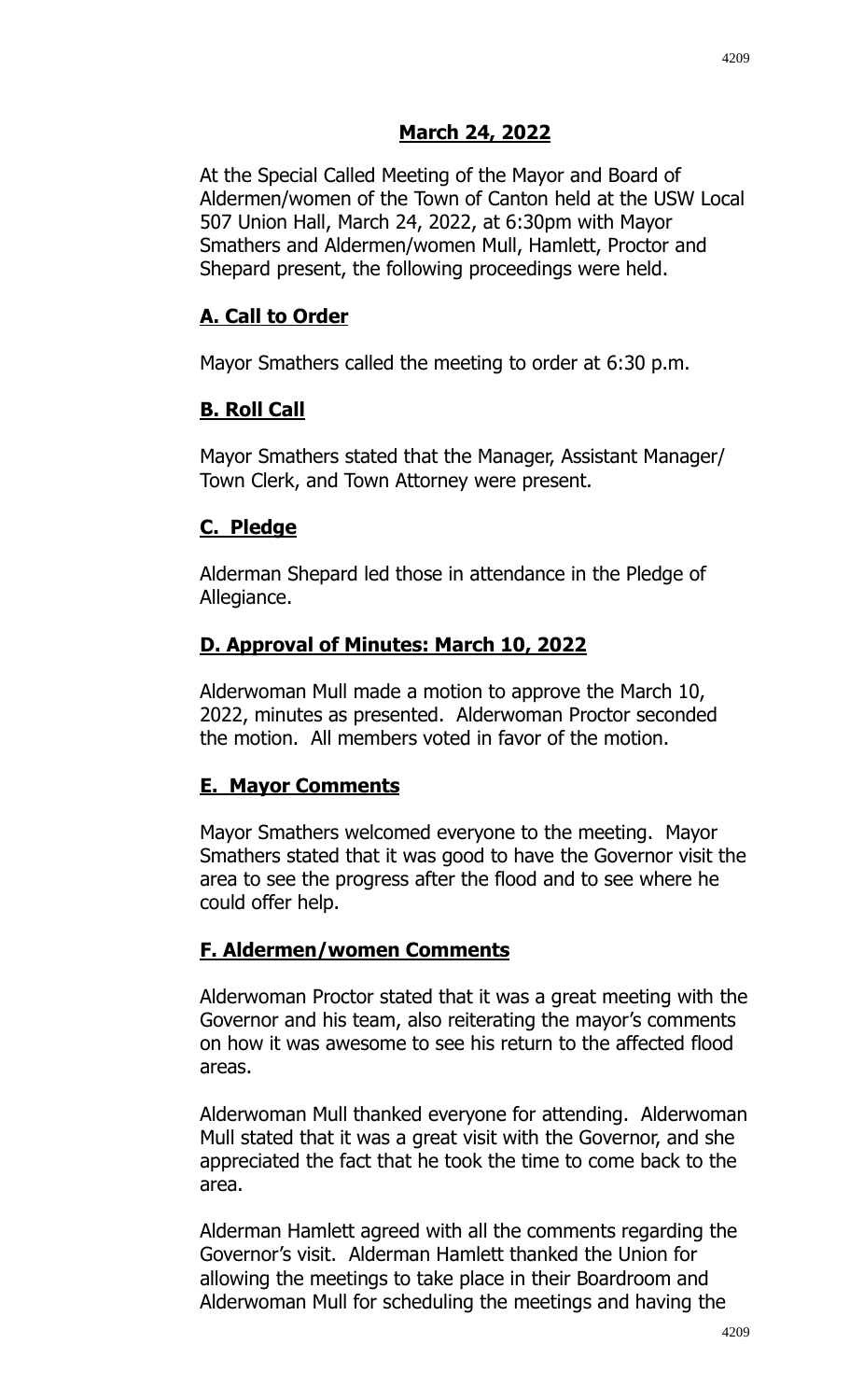room set and ready for the meetings.

Alderman Shepard stated that the fence around the pool looked great, the pool looked clean, and he was excited for the dog park fence to be completed and Town recreation facilities opening for everyone to enjoy this summer. Alderman Shepard also encouraged everyone to pray for the Ukrainian people.

# **G. Public Comments**

Mr. Carl Cortright thanked the new communications officer for all the information that was being put out to the citizens.

# **H. Reports from the Manager**

Manager Scheuer presented the cash report.

Manager Scheuer reported to the Board that the new modular offices were in the process of being delivered and set-up for the Town Hall and Police Department.

Manager Scheuer reported to the Board that the dog park fence would be installed next week, and the ballfield fencing would be sometime in April following the install of the dog park fencing.

Manager Scheuer reminded the Board that the annual Easter egg hunt would take place in Sorrells Street Park on April 16<sup>th</sup>.

Manager Scheuer updated the Board that the Splash pad would be poured the following Wednesday weather permitting.

Manager Scheuer encouraged everyone to purchase and sale tickets to benefit the Kiwanis all abilities playground to be installed at the recreation park.

## **I. New Business**

## 1. Audit Contract: Sheila Gahagan CPA

Manager Scheuer presented the Board with the contract for audit services submitted by Sheila Gahagan. Manager Scheuer stated that Mrs. Gahagan had sone an exceptional job for the Town the last 3 years and he would recommend approving the audit contract as presented (see attached). Alderwoman Mull made a motion to approve the audit contract as presented. Alderwoman Proctor seconded the motion. Motion carried.

2. Financial Contingency Plan